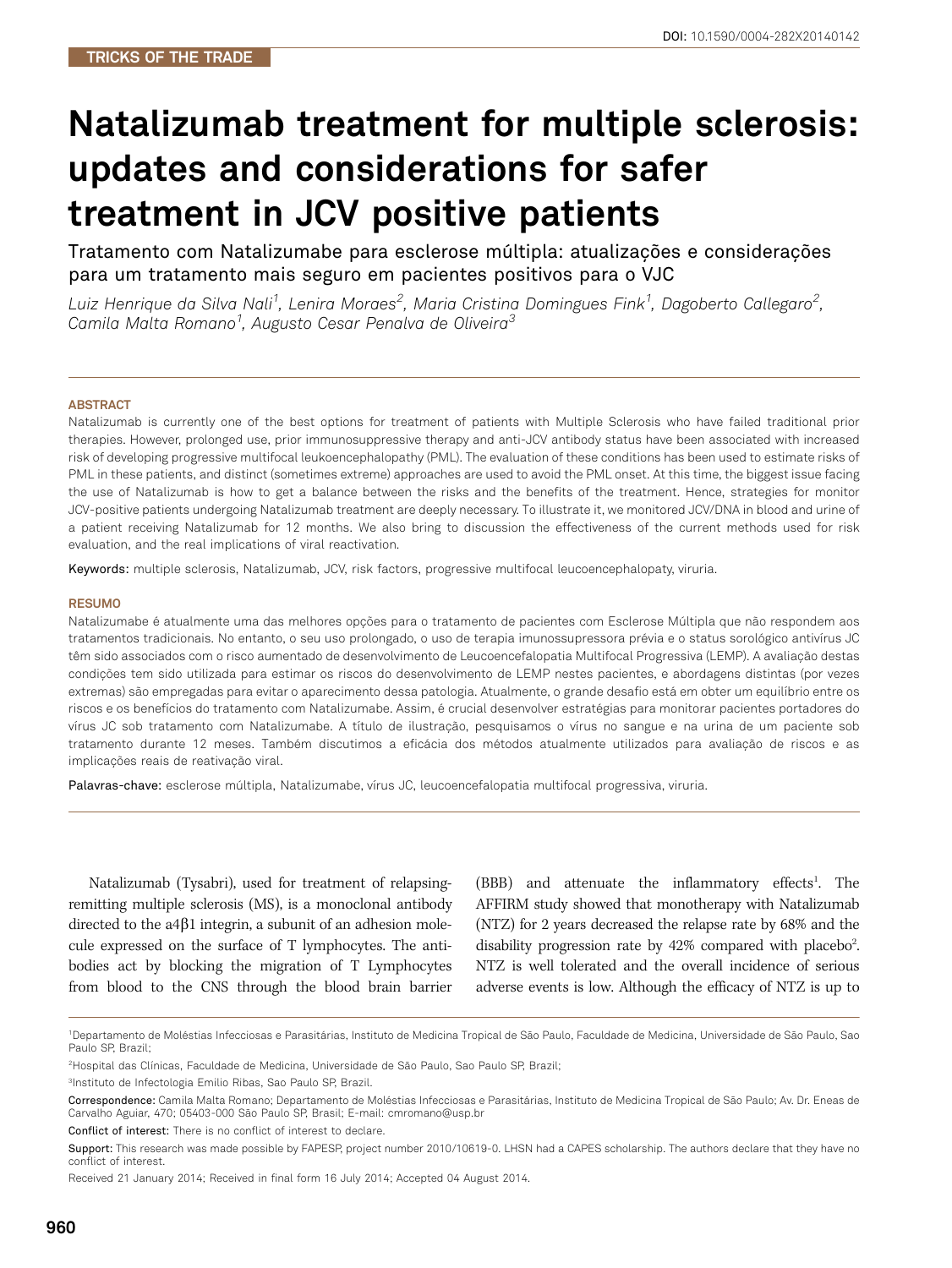3 times higher over disease-modifying drugs (DMDs), in 2005 it was announced the withdrawal of NTZ from the market since 2 patients with MS and 1 patient with Crohn disease were diagnosed with Progressive Multifocal Leukoencephalopathy (PML). In 2006, NTZ was reintroduced into the market and approved as monotherapy for the treatment of relapsing forms of MS. However, even with a careful administration protocol, PML cases in MS patients have been growing, with more than 400 cases reported so far (http://multiple-sclerosis-research.blogspot.com.br/2013/10/ natalizumab-pml-update-september-2013.html).

# A SHORT BACKGROUND OF PML

Progressive multifocal leukoencephalopathy is a demyelinating disease of the central nervous system that usually leads to death or severe disability. PML is characterized by destruction of myelin-producing oligodendrocytes and astrocytes and has almost exclusively been reported in immunocompromised patients. Particularly, it manifests in individuals with reduced cellular immunity, including patients with HIV, hematological diseases, or receiving immunosuppressive therapies. Since the late 1980s until 2008 PML was responsible to be the cause of death of 4-5% of HIV-infected patients<sup>3,4</sup>.

JC virus is the PML etiological agent. It is a nonenveloped double-stranded circular DNA virus of 5,130 base pairs. The viral genome codes for six genes: Large and small T antigen, capsid genes VP1, VP2 and VP3, agnoprotein and the regulatory region (RR), which can be classified as the archetype or rearranged according to their structural features<sup>5</sup>. .

The genetic structure of RR directly affects viral transcription and replication by change the level of DNA/protein and cofactors binding sites, thus leading to distinct cellular tropism<sup>6</sup>. The urinary shedding of JCV with archetype structure is frequent among healthy and immunocompromised individuals<sup>7,8,9,10</sup>, but rearranged forms with deletions, insertions and duplications are usually found in viruses from blood and brain of patients with PML<sup>11,12</sup>. Much less frequently, the rearranged form of JCV can be found in the urine of patients experiencing asymptomatic reactivation<sup>13</sup>. In addition to RR, variability in VP1 sequences found in CSF and brain of PML patients, but not in urine, also reinforces the relationship between the variants or genetic changes and viral tropism $14,15$ .

Currently, the most accepted idea is that PML arises as a consequence of reactivation of latent JCV in the kidneys, leading to viremia and as a consequence, viruses present in blood and/or B-lymphocytes enter the brain and cause disease. However, viral reactivation in kidneys or blood preceding its migration to the brain is controversial since different groups have found viruses in brain of healthy

individuals<sup>16,17</sup> as well as no viremia at all in some affected patients. It was also found latent JCV in lymph, spleen, bone marrow and tonsil demonstrating that the virus may establishes latency in many tissues $18,19$ .

# NATALIZUMAB AND PML

PML in patients receiving Natalizumab was first reported in 2005 in three individuals during clinical studies. By the middle of 2011, all reported cases of PML in people receiving NTZ arose in patients who were under treatment for more than 1 year. In the same year, based on post-marketing reports, the overall risk of PML was estimated around 1.51 per 1,000 patients (95%CI 1.27-1.79). More detailed historic investigation of these patients revealed that particular conditions could work as risk factors for PML development. For example, patients who developed PML were more likely to have been treated with immunosuppressant before receiving Natalizumab and the incidence of PML over time tended to be lower in the first 12 months of treatment but increased through time. Therefore, risk management strategies have been developed based on increased risk in patients with (i) anti-JCV antibodies, (ii) longer duration of Natalizumab treatment and (iii) prior immunosuppressive therapy<sup>20</sup> (Figure 1). The risk of PML among patients with none of these conditions is very low and almost unchangeable through the treatment since the annual seroconversion rate is low.

Although the outcomes of natalizumab-treated patients with PML are generally better than those reported in HIV infected individuals, the clinical vigilance, early PML diagnosis, and cessation of Natalizumab treatment on suspicion of PML has been used to avoid the onset of the disease.

JCV is ubiquitous in human population and can be as prevalent as  $80\%$  according to some studies<sup>21,22,23,24,25</sup>. It is important to remind that JCV establishes latency in urinary tract and may be excreted during life without any consequence. In other words, JCV antibody detection does not provide all the necessary information regarding viral replication in MS patients undergoing NTZ treatment.

Given the risk to PML development increases according to the treatment extent<sup>26</sup>, some MS centers employ few months suspension of Natalizumab after one year of treatment (drug holiday) in order to restore the immune surveillance in JCV-positive patients. However, this approach remarkably increases the risk of rebound of MS activity $27$ and is not sufficient to extinguish the risk of developing the disease<sup>28</sup>. It is now evident that PML is a complex and not fully understood disease, in which viral and host factors might play a role in disease onset.

For this reason, the development of clinical and laboratory markers that assure the treatment safety for extended time in JC serologically positive individuals are pivotal.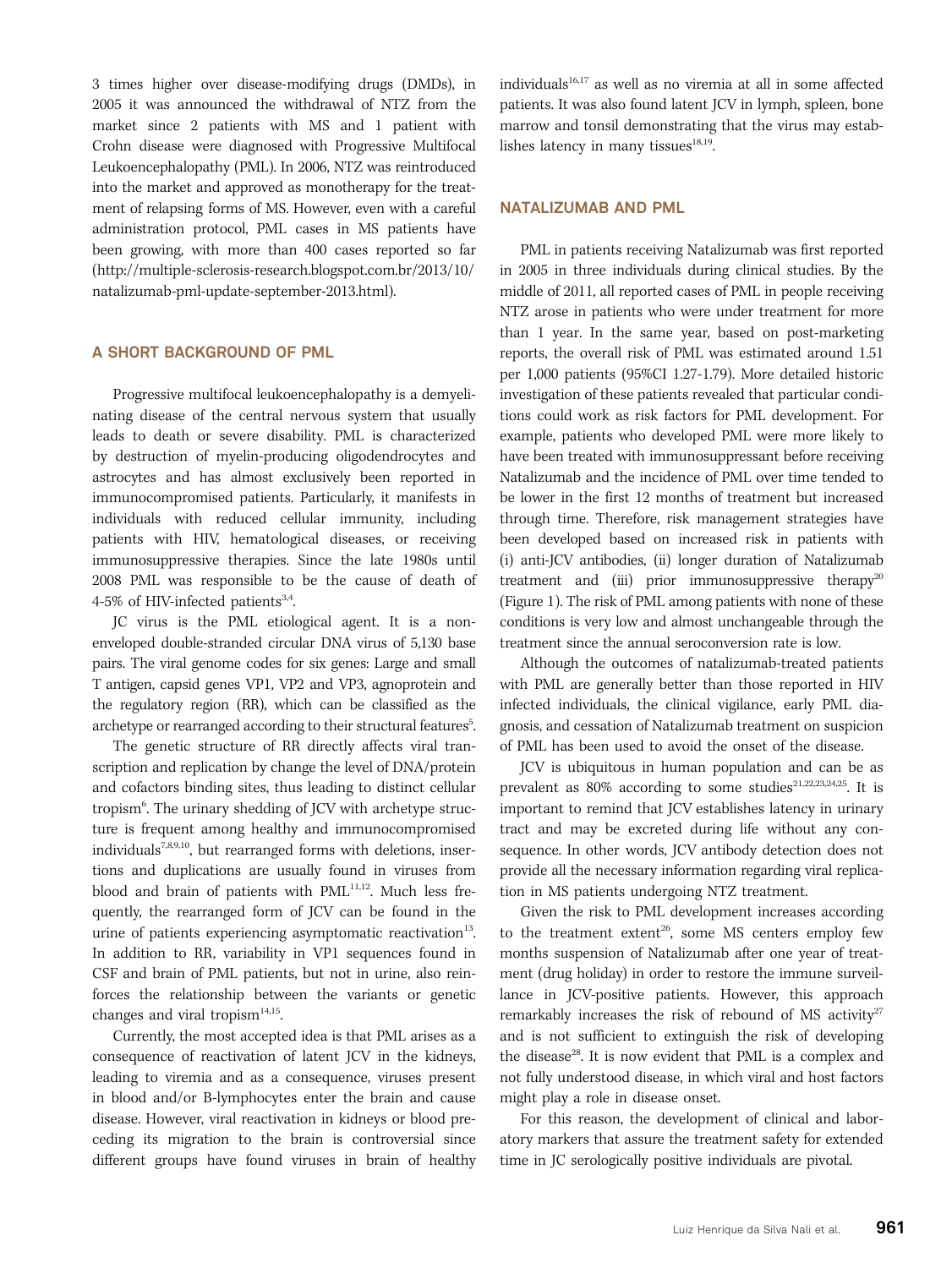

Figure 1. Risk for PML in MS patients under NTZ therapy. The risk is based on the time of treatment with NTZ, anti-JCV antibodies status and previous Immunosuppressive therapy. IS=Immunosuppressive (adapted from http://multiple-sclerosis-research. blogspot.com.br/)

To illustrate it, we describe the JCV replication dynamics in the urine and blood of a JCV positive MS patient receiving NTZ over 12 months and the detailed molecular investigation of the complete VP1 gene and RR.

### THE FOLLOW UP

Urine and blood samples from a 38 year-old female patient, with MS first diagnosed as relapsing-remitting form in 1990 and receiving NTZ were monthly monitored through Real Time PCR for one year for the presence and viral load of JCV29. From all positive samples, we sequenced the VP1 and RR (see Table for primers used in both reactions).

The patient was previously treated with Glatiramer acetate and interferon b-1A. She responded well to the NTZ and no relapses were reported during the follow-up. The average expanded disability status scale (EDSS) score was evaluated before NTZ introduction (EDSS=6) and remained stable throughout the treatment.

JCV DNA was not detected in blood samples in any timepoint evaluated. However, all the urine samples were positive, including the one collected before NTZ introduction. The viral load, which was about 770,000 copies/ml at the first sampling, experienced a slightly decrease in the first

Table. Sets of primers used for RR and VP1 amplification for sequencing.

|          | Primers Viral region | Sequence                        |
|----------|----------------------|---------------------------------|
| $JCRS*$  | RR.                  | ATTAGTGCAAAAAAGGGAAAAACAAGGG    |
| $JCRAS*$ | RR.                  | CTCGGATCCAGCTGGTGACAAGCCAAAACAG |
| 70 F     | VP1                  | CTCAATGGATGTTGCCTTTAC           |
| 991 R    | VP1                  | CCTCAAAAACTCTAACCTCCTC          |
|          |                      |                                 |

\*(Pfister et al., 2001).

three months of treatment but significantly increased after the fourth month, reaching to  $1.10^9$  copies/ml during the  $8<sup>th</sup>$ , 9<sup>th</sup> and 10<sup>th</sup> months of treatment (Figure 2). This observation is in keeping with the Laroni et al., that found that viruria could occur before the Natalizumab introduction, but gradually increase during the treatment<sup>30</sup>.

The JCV/VP1 gene and RR were successfully sequenced from viruses sampled at all time-points (the RR from the last three months was also cloned to deep investigate putative mutants present as minor population) and no nucleotide change was detected in the consensus sequences during the follow-up. Nevertheless, a careful inspection of the electropherograms revealed the emergence of a non-synonymous change at nucleotide 86 of the VP1 gene, at the very end of the N' terminal region (aminoacid site 29) in viruses



Figure 2. Viral load/ml in urine samples. The graph shows the number of JC viruses/ml detected through Real Time PCR in urine at each time-point. Time 0 corresponds to the sample collected immediately before the first Natalizumab infusion.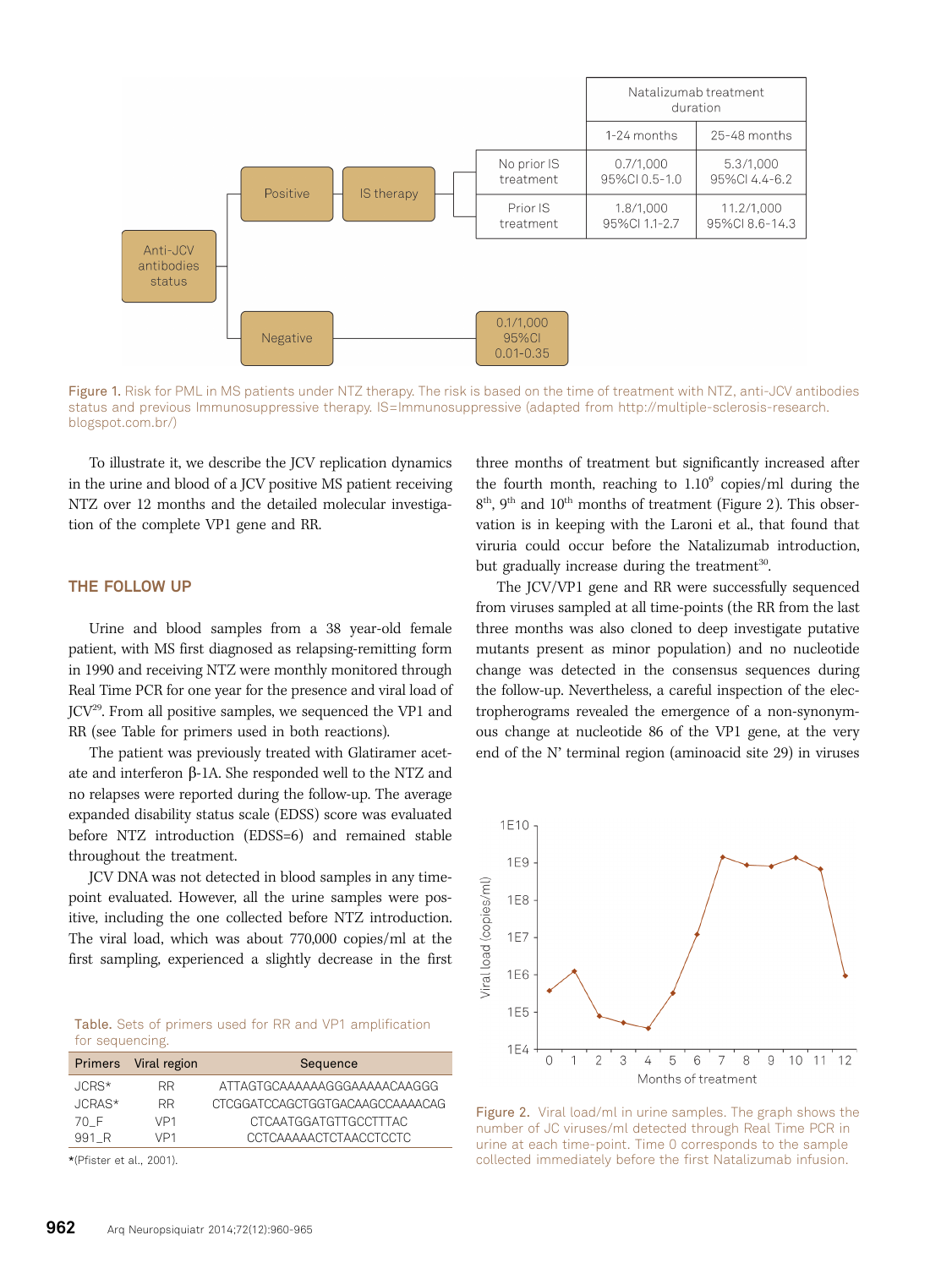

Figure 3. Electropherograms of VP1 sequences. Selected regions evidence the mixture detected in VP1 sequences. Adenine is present in the original and predominant population and Guanine emerged as variants. Variants were detected at the  $6<sup>th</sup>$  to  $9<sup>th</sup>$  months of the treatment.

from the sixth, seventh, eighth and ninth months of treatment (Figure 3). This change (Adenine to Guanine) would lead to the substitution of a glutamate to glycine (E29G). However, these mutants never reached to the majority population, and were no longer observed in the following months. This mutation was not related to any change already described as associated to PML.

Intra-host JCV variability, especially in the RR region is almost a consensus for PML patients, but the origin of the mutants has been subject of investigation. Some argue that the high rate of viral replication in urine or blood of an infected patient allows the emergence of mutant viruses with different tropism<sup>31,32</sup>. In contrast, it has also been

suggested that variants with different tropism circulates among the population, and the infection by a more or less pathogenic strain happens by chance<sup>29</sup>. There is also the possibility that JCV establish latency in other tissues besides the urinary tract, as indicated by findings of JCV in brain of healthy individuals<sup>16,17,18</sup>. It is in accordance to the usual presence of archetype virus in urine but rearranged forms in blood and brain of PML individuals.

Here we showed that despite no JCV rearranged forms came out in the urine and no viremia occurred after 12 months of treatment, VP1 mutant viruses emerged in the urine concomitant to the increase of the viral load (see Figures 2 and 3). The emergence of variants during extensive viral replication is not surprising for viruses that experience high evolutionary rates<sup>33,34,35</sup>. Nevertheless, JCV, similarly to other DNA viruses, is genetically stable through time since its substitution rate ranges between  $10^{-7}$  to  $10^{-8}$  s/s/y<sup>36</sup>. Thus, it is less likely (although not impossible) that JCV variant, observed in this study, results from a within-patient mutation emergence.

We then envisage a scenario where the patient analyzed was infected during its lifetime by distinct variants, and the virus predominantly detected during the whole study was probably the one with the best fitness (variant A). Through the follow-up, the variant that emerged at the sixth month (variant B) was reactivated, possibly as a consequence of the Natalizumab treatment or any other unknown cause.

In situations where high-load persistent viral infection is already established and viral replication is constant, functional impairments or low frequencies of virus-specific T cells is not uncommon<sup>37</sup>. Therefore, it is possible that the emergence of the variant B concomitant to the already established variant A caused both, increased viral load, and stimulated the cellular immune response. As a consequence, the variant B was controlled, the viral load decreased and only the original (and possibly less immunogenic) viruses remained detectable.

Furthermore, it is also possible that the inefficient viral control is consequence of the effects of NTZ in the immune system. NTZ was showed to disturb the balance between cytokines, up regulating some pro inflammatory cytokines<sup>38</sup> and decreasing the expression of the co-stimulatory molecule CD134 on CD4(+)CD26(HIGH) T-cells<sup>39</sup>. Also, Perkins and coworkers reported that patients receiving Natalizumab who developed PML do not present JCV-specific T cell response or had JCV-specific CD4 T cell responses uniquely dominated by IL-10 production<sup>40</sup>. Unfortunately, no immunological test was performed in the present study to confirm if this would be the case here. Altogether, the above-discussed data reinforce that PML in NTZ patients is a combination of altered cellular and cytokine expression and viral factors.

In summary, the availability of NTZ represents a real gain in terms of better quality of life for MS patients, but it also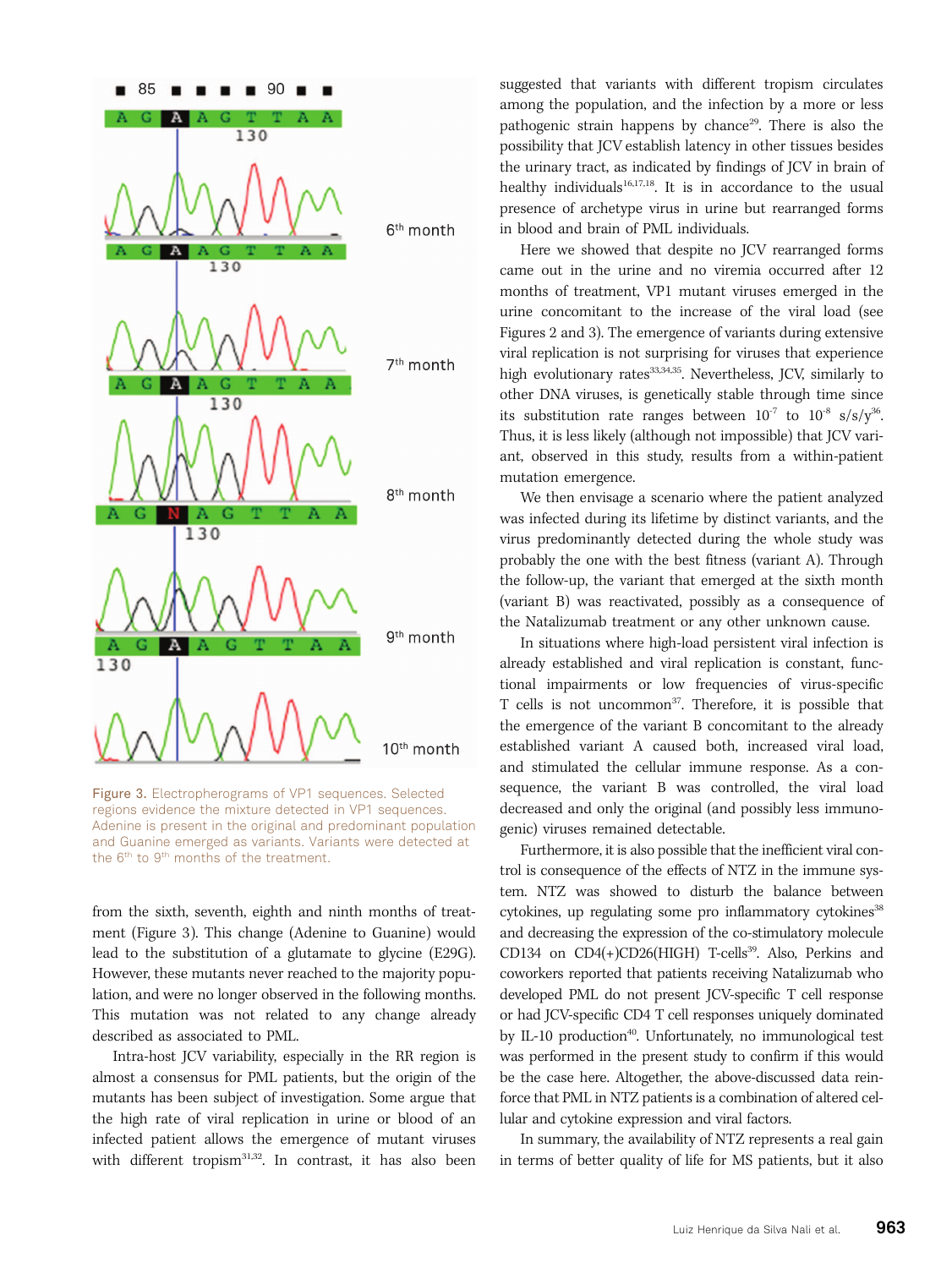resulted in a new group of risk for PML. While the minimal risk of PML among these patients is as low as 0.00006% the maximal risk can reach to 1.17% in a JCV carrier with previous exposure to other chemotherapies and receiving NTZ for more than 24 months<sup>20</sup>.

The putative JCV reactivation, associated to an inefficient viral control caused by Natalizumab support that both viral replication and immunological status of the patients should be monitored through the treatment in order to identify

## **References**

- 1. Yednock TA, Cannon C, Fritz LC, Sanchez-Madrid F, Strinman L, Karin N. Prevention of experimental autoimmune encephalomyelitis by antibodies against alpha 4 beta 1 integrin. Nature. 1992;356(6364):63-6. http://dx.doi.org/10.1038/356063a0
- 2. Polman CH, O'Connor PW, Havrodova E, Hutschinson M, Kappos L, Miller DH et al. A randomized, placebo-controlled trial of natalizumab for relapsing multiple sclerosis. N Engl J Med. 2006;354(9):899-910. http://dx.doi.org/10.1056/NEJMoa044397
- 3. Greenlee JE. Progressive multifocal encephalopathy. Handb Clin Neurol. 1998;123:399-430. http://dx.doi.org/10.1016/b978-0-444- 53488-0.00017-1
- 4. Vidal JE, Oliveira ACP, Fink MC, Pannuti CS, Trujillo JR. Aids-related progressive multifocal leukoencephalopathy: a retrospective study in a referral center in Sao Paulo, Brazil. Rev Inst Med Trop São Paulo. 2008;50(4):209-12. http://dx.doi.org/10.1590/s0036- 46652008000400004
- 5. Imperiale MJ. Polyomaviruses. In: Knipe DV, Howley PM, editors. Field's virology. New York: Lippincott Williams & Wilkins; 2007. p. 2263-98.
- 6. Ravichandran V, Major EO. Viral proteomics: a promising approach for understanding JC virus tropism. Proteomics. 2006;6(20):5628-36. http://dx.doi.org/10.1002/pmic.200600261
- 7. Behzad-Behbahani A, Klapper PE, Vallely PJ, Cleator CM, Khoo SH. Detection of BK virus and JC virus DNA in urine samples from immunocompromised (HIV-infected) and immunocompetent (HIVnon-infected) patients using polymerase chain reaction and microplate hybridisation. J Clin Virol. 2004;29(4):224-9. 10.1016/S1386- 6532(03)00155-0
- 8. Rossi A, Delbue S, Mazziotti R, Vlli M, Borghi E, Mancuso R et al. Presence, quantitation and characterization of JC virus in the urine of Italian immunocompetent subjects. J Med Virol. 2007;79(4):408-12. http://dx.doi.org/10.1002/jmv.20829
- 9. Nali LHS, Centrone CC, Urbano PRP, Penalva-de-Oliveira AC, Vidal JE, Miranda EP et al. High prevalence of the simultaneous excretion of polyomaviruses JC and BK in the urine of HIV-infected patients without neurological symptoms in Sao Paulo, Brazil. Rev Inst Med Trop São Paulo. 2012;54(4):201-5. http://dx.doi.org/10.1590/S0036- 46652012000400004
- 10. Yogo Y, Kitamura T, Sujimoto C, Ueki T, Aso Y, Hara K et al. Isolation of a possible archetypal JC virus DNA sequence from nonimmunocompromised individuals. J Virol. 1990;64(6):3139-43.
- 11. Pfister LA, Letvin NL, Koralnik IJ. JC virus regulatory region tandem repeats in plasma and central nervous system isolates correlate with poor clinical outcome in patients with progressive multifocal leukoencephalopathy. J Virol. 2001;75(12):5672-6. http://dx.doi.org/ 10.1128/jvi.75.12.5672-5676.2001
- 12. Yogo Y, Matsushina-Ohno T, Hayashi T, Sujimoto S, Sakurai M, Kanazawa I. JC virus regulatory region rearrangements in the brain of a long surviving patient with progressive multifocal leukoencephalopathy. J Neurol Neurosurg Psychiatry. 2001;71(3):397-400. http://dx.doi.org/10.1136/jnnp.71.3.397

patients at imminent risk of PML without the need to suspend arbitrarily the therapy.

## Acknowledgments

We thank the Neuroscience Group of Instituto de Infectologia Emílio Ribas for helpful discussions. We are also in debt with Rosa M. Marcusso for the administrative support.

- 13. Chen Y, Bord E, Tompkins T, Miller J, Tan CS, Kinkel RP et al. Asymptomatic reactivation of JC virus in patients treated with natalizumab. N Engl J Med. 2009;361(11):1067-74. http://dx.doi.org/ 10.1056/NEJMoa0904267
- 14. Marshall LJ, Major EO. Molecular regulation of JC virus tropism: insights into potential therapeutic targets for progressive multifocal leukoencephalopathy. J Neuroimmune Pharmacol. 2010;5(3):404-17. http://dx.doi.org/10.1007/s11481-010-9203-1
- 15. Reid CE, Li H, Sur G, Carmillo P, Bushnell S, Tizard R al. Sequencing and analysis of JC virus DNA from natalizumab-treated PML patients. J Infect Dis. 2011;204(2):237-44. http://dx.doi.org/10.1093/ infdis/jir256
- 16. White III FA, Ishaq M, Stoner GL, Frisque RJ. JC virus DNA is present in many human brain samples from patients without progressive multifocal leukoencephalopathy. J Virol. 1992;66(10):5726-34.
- 17. Elsner C, Dörries K. Evidence of human polyomavirus BK and JC infection in normal brain tissue. Virology. 1992;191(1):72-80. http://dx.doi.org/10.1016/0042-6822(92)90167-n
- 18. Monaco MC, Jensen PN, Hou J, Durham LC, Major EO. Detection of JC virus DNA in human tonsil tissue: evidence for site of initial viral infection. J Virol. 1998;72(12):9918-23.
- 19. Tan CS, Ellis LC, Wüthrich C, Ngo L, Broge TA, Saint-Aubyn J et al. JC virus latency in the brain and extraneural organs of patients with and without progressive multifocal leukoencephalopathy. J Virol. 2010;84(18):9200-9. http://dx.doi.org/10.1128/jvi.00609-10
- 20. Sorensen PS, Bertolotto A, Edan G, Giovannnoni G, Gold R, Havrdova E et al. Risk stratification for progressive multifocal leukoencephalopathy in patients treated with natalizumab. Mult Scler. 2012;18(2):143-52. http://dx.doi.org/10.1177/1352458511435105
- 21. Antonsson A, Green AC, Mallitt KA, O'Rourke PK, Pawlita M, Waterboer T et al. Prevalence and stability of antibodies to the BK and JC polyomaviruses: a long-term longitudinal study of Australians. J Gen Virol. 2010;91(7):1849-53. http://dx.doi.org/ 10.1099/vir.0.020115-0
- 22. Egli A, Infanti L, Dumoulin A, Buser A, Samaridis J, Stebler C et al. Prevalence of polyomavirus BK and JC infection and replication in 400 healthy blood donors. J Infect Dis. 2009;199(6):837-46. http://dx.doi.org/10.1086/597126
- 23. Bozic C, Richman S, Plavina T, Natarajan A, Scanlon JV, Subramanyam M et al. Anti-John Cunnigham virus antibody prevalence in multiple sclerosis patients: baseline results of STRATIFY-1. Ann Neurol. 2011;70(5):742-50. http://dx.doi.org/10.1002/ana.22606
- 24. Kean JM, Rao S, Wang M, Garcea RL. Seroepidemiology of human polyomaviruses. PLoS Pathog. 2009;5(3):e1000363. http://dx.doi.org/ 10.1371/journal.ppat.1000363
- 25. Trampe AK, Hemmelmann C, Stroet A, Haghikia A, Hellwig K, Wiendl H et al. Anti-JC virus antibodies in a large German natalizumabtreated multiple sclerosis cohort. Neurology. 2012;78(22):1736-42. http://dx.doi.org/10.1212/WNL.0b013e3182583022